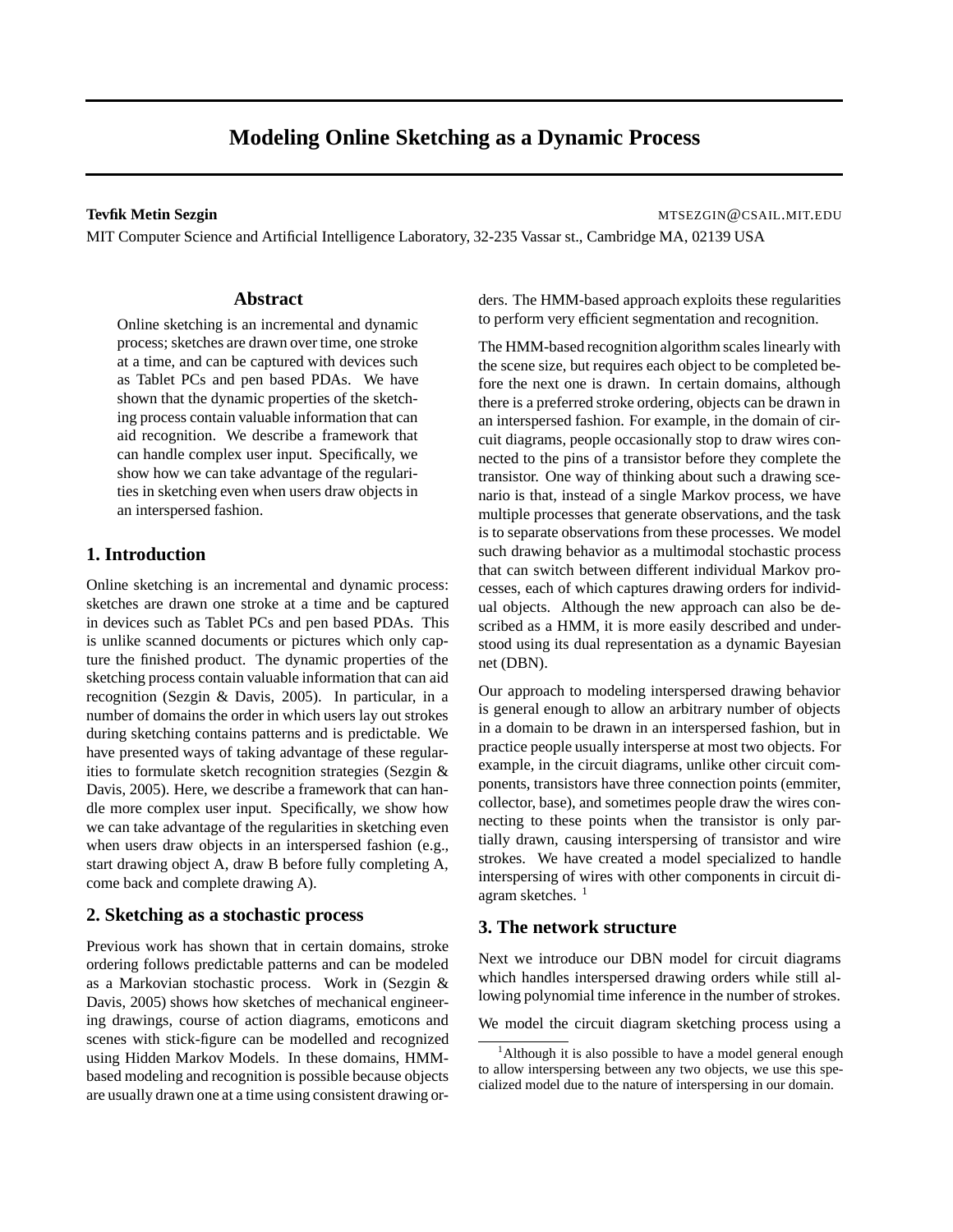

Figure 1. The network structure for two slices of the DBN for modeling circuit diagrams. Contents of the **OBS** node is shown in Fig. 2.



Figure 2. Details of the observation node. **L** and **RL** are Gaussian nodes that capture length and relative length. **O** and **RO** capture orientation and relative orientation. **P/N** and **Q** are mixture parameters for the relative features.

DBN (Fig. 1). The square nodes are discrete and the circular nodes are continuous. All nodes except the **OBS** node are hidden. The observation node **OBS** captures a number of features computed using the properties of primitives derived from strokes and the details of this node is shown in Fig. 2.

The hidden nodes in Fig. 1 and their connections specify the generative process that models the way in which objects in the domain are drawn. In our domain, we have five objects: NPN transistors, resistors, capacitors, batteries, and wires. Nodes **<sup>N</sup>**, **<sup>R</sup>**, **<sup>C</sup>**, **<sup>B</sup>** and **<sup>W</sup>** model the way in which these objects are drawn. Based on the value of the **MUX** node, only one of these processes is activated. The **END** node is simply a binary variable that species whether the latest observation completes drawing of the currently active object.

# **4. Node descriptions**

We now describe each node in detail. We will adopt the generative process view of the model and describe the dynamics of the model from that perspective, but the reader should keep in mind that the model is used for assigning probabilities to series of observations obtained by encoding sketches (inference) and not for generating observation sequences.

#### **4.1 The MUX variable**

**MUX** keeps track of the main object the user is drawing (which can be interspersed with wires if it is a transistor). The actual observables are generated based on the value of this node and the individual object process nodes (i.e., **<sup>N</sup>**, **<sup>R</sup>** etc.). As a result, if there are *N* different objects that the user can draw, then the **MUX** node has *N* states. In addition, this node enters a special state when a pair of objects are being interspersed. There is a unique state for each pair of objects that can be interspersed. In our case, because only wires can be interspersed with transistors, there is only one such state. This is the state that we enter when the user starts drawing wires in the middle of a transistor and entering this state serves as a reminder that after the wires are drawn, we should complete that transistor that we initially started. So the MUX state has  $N+1$  states (*N* for individual objects and one special state for interspersing wires with transistors).

 $MUX_{t+1}$  is conditioned on  $MUX_t$  and  $END_t$ . The reasoning behind this conditioning is twofold: if there is no wire/transistor interspersing, the user may start drawing a new object only if the previous object is completed, and the probability of drawing a particular class of object may depend on the type of the last object.

# **4.2 The object variables (N, R, C, <sup>B</sup> and W)**

These variables capture how individual objects are generated. In isolation, each node captures the state transition dynamics for an object, and when paired with the observation node, each node can be seen as an HMM that can generate features for that object. These nodes can change